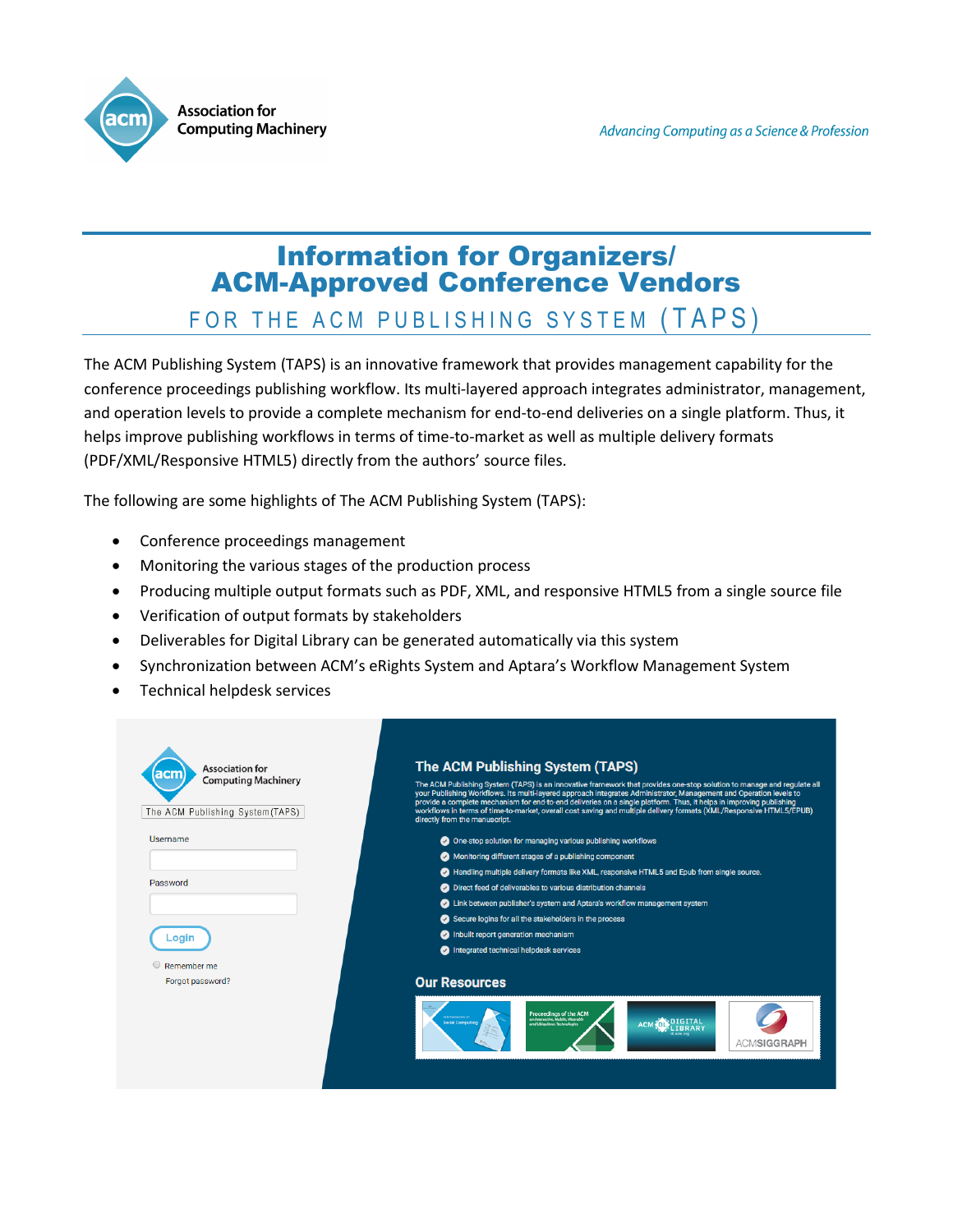# **TAPS for Organizers and ACM-Approved Conference Vendors**

The ACM Publishing System allows organizers and ACM-approved conference vendors to manage their conference proceedings-related work. There are two options for processing any conference proceedings related production work with TAPS:

### **1. Managing and Processing Conference Proceedings**

In this approach, conference organizers and vendors will act as the manager of the process as well as perform the file-processing steps as follows:

- Upload author manuscript files
- Troubleshoot errors as needed in the manuscript files
- Resubmit corrected manuscript files if needed
- Review the proofs for the output files (PDF and HTML5) and make corrections if needed
- Approve the final output for publishing

# **2. Management Only of the Conference Proceedings (authors process their own files in TAPS)**

In this approach, authors will upload their manuscript files, resubmit corrected files if needed, and will approve the final output from their files. The conference organizers and vendors check the progress of the paper processing and time schedules. If an author does not respond in a timely manner to TAPS' email communications, it will be forwarded to the respective organizer/vendor for resolution. Lastly, you will review final output for publishing.

# **Process Points for Organizers and Vendors in TAPS**

The conference organizers and vendors can access TAPS with their specific username and password and can perform the following operations in TAPS:

### **Check the Details of the Conference Proceedings**

After successful login, the organizer/vendor can check the list of events assigned to them for processing. TAPS receives this information from ACM's eRights System and displays the information only about those proceedings for which the organizer or vendor is responsible. The following screen shot shows the example of the home screen of a vendor login, where the vendor can check any of the events assigned to them. The event names appearing in BLUE hypertext are the events for which article metadata from the ACM eRights System has already been ingested into TAPS.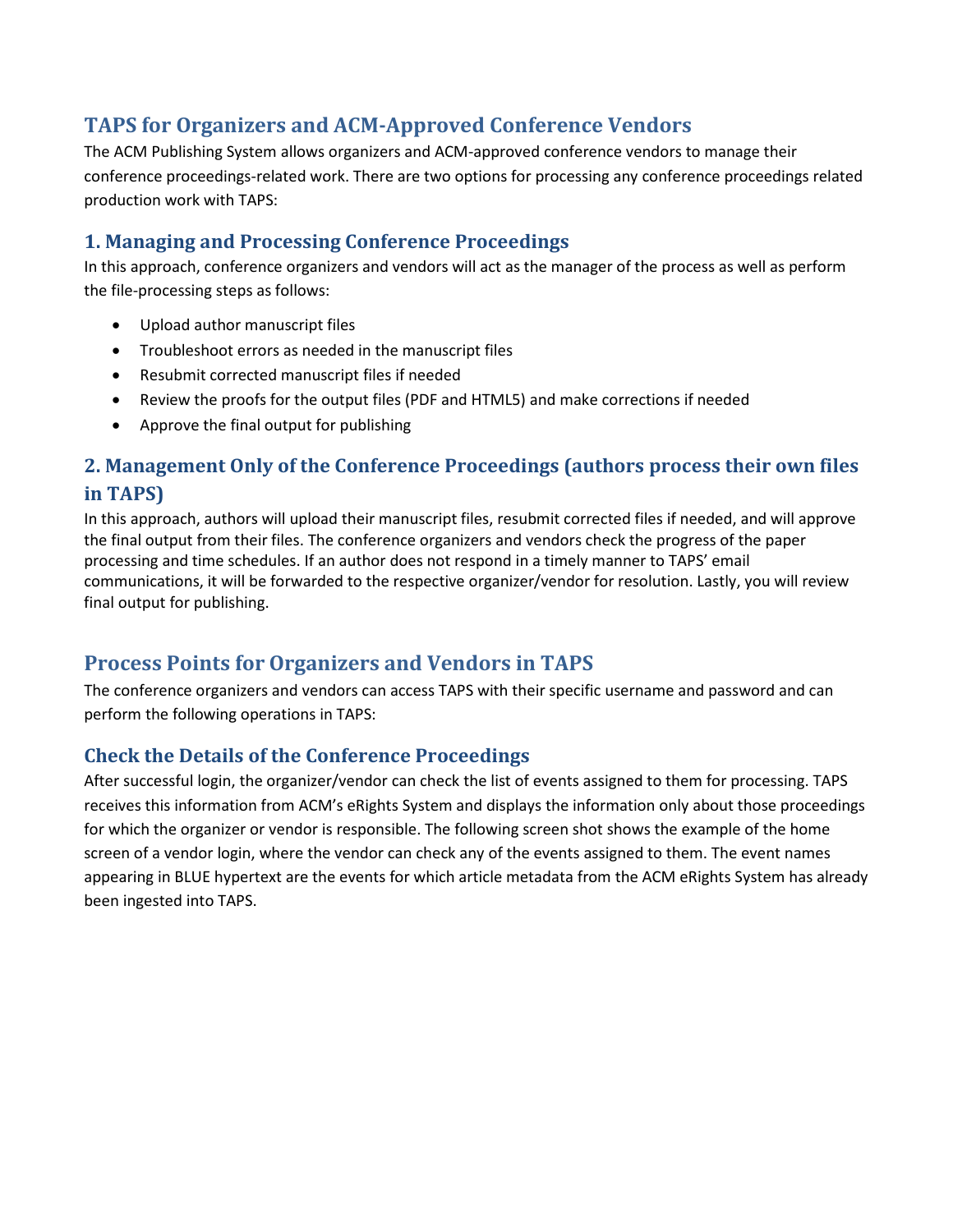#### **Event list:**

| (acm)<br><b>Computing Machinery</b><br>The ACM Publishing System(TAPS) |                                   |                    |                                      |                   |                                   |                            | Welcome: LISA TOLLES   Role: ACM APPROVED VENDOR<br>Last Login Time : 2019-01-08 07:57:31 • Mail Support @ Help $\ominus$ Logout |                |
|------------------------------------------------------------------------|-----------------------------------|--------------------|--------------------------------------|-------------------|-----------------------------------|----------------------------|----------------------------------------------------------------------------------------------------------------------------------|----------------|
| <b>PROCEEDINGS</b>                                                     |                                   |                    |                                      |                   |                                   |                            |                                                                                                                                  |                |
|                                                                        |                                   |                    |                                      |                   |                                   |                            |                                                                                                                                  |                |
|                                                                        |                                   |                    |                                      |                   |                                   |                            |                                                                                                                                  |                |
|                                                                        |                                   |                    |                                      |                   |                                   |                            |                                                                                                                                  |                |
| <b>PROCEEDINGS</b>                                                     |                                   |                    |                                      |                   |                                   |                            |                                                                                                                                  |                |
| Show 25 V entries                                                      |                                   |                    |                                      |                   |                                   |                            | Search:                                                                                                                          |                |
| <b>ACRONYM</b>                                                         | <b>ISBN</b><br>$\hat{\mathbf{v}}$ | $\hat{\mathbf{C}}$ | <b>SUBMISION SYSTEM</b><br>$\hat{C}$ | <b>START DATE</b> | ≎<br><b>END DATE</b><br>$\hat{v}$ | <b>STATUS</b><br>$\hat{v}$ | $\hat{\mathbf{C}}$<br><b>CURRENT STAGE</b>                                                                                       | <b>DETAILS</b> |
| <b>WWW 2018</b>                                                        | 978-1-4503-5639-8                 | Sheridan           |                                      | 04/23/2018        | 04/27/2018                        | 1.58%                      | <b>Work in Progress</b>                                                                                                          | $\mathbf{R}$   |
| WWW '18 Companion                                                      | 978-1-4503-5640-4                 | <b>Sheridan</b>    |                                      | 04/23/2018        | 04/27/2018                        | 8.62%                      | <b>Work in Progress</b>                                                                                                          | $\mathbf{R}$   |
| <b>IUI'18 Companion</b>                                                | 978-1-4503-5571-1                 | Sheridan           |                                      | 03/07/2018        | 03/11/2018                        | 0%                         |                                                                                                                                  | $\mathbf{R}$   |

#### **Information for the papers appearing in a proceeding:**

| Association for<br><b>Execution</b> Computing Machinery<br>The ACM Publishing System(TAPS) | Welcome: LISA TOLLES   Role: ACM APPROVED VENDOR<br>Last Login Time: 2018-04-06 00:57:53 . Mail Support @ Help G Logout |
|--------------------------------------------------------------------------------------------|-------------------------------------------------------------------------------------------------------------------------|
| <b>PROCEEDINGS</b><br><b>PROCEEDINGS PAPERS</b>                                            |                                                                                                                         |

| Paper List for IUI'18        |                              |                          |                           |                    |                                                                                                                |                         |                                               |                    | Proceedin           |
|------------------------------|------------------------------|--------------------------|---------------------------|--------------------|----------------------------------------------------------------------------------------------------------------|-------------------------|-----------------------------------------------|--------------------|---------------------|
| Show $50$ $\bullet$ entries  |                              |                          |                           |                    |                                                                                                                |                         |                                               | Search:            |                     |
| $S.NO \quad \textcircled{c}$ | <b>AUTHOR</b><br><b>NAME</b> | PAPER <sub>2</sub><br>ID | <b>AUTHOR EMAIL</b>       | $\hat{\mathbf{v}}$ | <b>TITLE</b><br>$\hat{\cdot}$                                                                                  | SOURCE c<br><b>TYPE</b> | <b>PDF</b><br>Page $\Leftrightarrow$<br>Count | <b>STATUS</b><br>≎ | <b>ACTIONS</b><br>≎ |
|                              | Yang Liu:                    |                          | liuyang1123@buaa.edu.cn   |                    | Improved Answers Ranking by Rewriting<br><b>Ouestion</b>                                                       |                         | 0                                             | 0%                 | <b>ROSA</b>         |
| $\overline{2}$               | <b>Sean Penn</b>             | $\overline{2}$           | penneys@oregonstate.edu   |                    | Toward Foraging for Understanding of<br><b>StarCraft Agents: An Empirical Study</b>                            | doc                     | 10                                            | 100%               | 996-05              |
| 3                            | <b>Yaakov Danone</b>         | 3                        | tsvikak@is.haifa.ac.il    |                    | Visualizing Reviews Summaries as a Tool<br>for Restaurants Recommendation                                      | doc                     | 10                                            | 75%                | 公母的中心日              |
| $\overline{A}$               | Jean Y So                    | 4                        | jyskwon@umich.edu         |                    | Two Tools are Better Than One: Tool<br>Diversity as a Means of Improving<br><b>Aggregate Crowd Performance</b> | doc                     | 10                                            | 75%                | 公司时中心日              |
| 5                            | Kashyap Todi: A              | 5                        | kashyap.todi@uhasselt.be  |                    | Familiarisation: Restructuring Layouts with<br><b>Visual Learning Models</b>                                   |                         | O.                                            | 0%                 | 8058                |
| 6                            | Nan-Chen Chen:<br>Un         | 6                        | nanchen@uw.edu            |                    | AnchorViz: Facilitating Classifier Error<br>Discovery through Interactive Semantic<br><b>Data Exploration</b>  |                         | $\Omega$                                      | 0%                 | ROFR                |
| $\overline{7}$               | Granit Luzhni                | $\overline{7}$           | qluzhnica@know-center.at  |                    | <b>Investigating Interactions for Text</b><br>Recognition using a Vibrotactile Wearable<br><b>Display</b>      |                         | 0                                             | 0%                 | ROER                |
| 8                            | <b>Daniel Busche</b>         | 8                        | daniel.buschek@ifi.lmu.de |                    | A Model for Detecting and Locating<br>Behaviour Changes in Mobile Touch<br><b>Targeting Sequences</b>          |                         | Ō                                             | 0%                 | <b>SOE®</b>         |

### **Upload the Papers for Processing by TAPS**

The conference organizer/vendor has two options for uploading the author manuscript files in TAPS for generating the PDF and HTML outputs. The following is the detailed information for each option:

#### **Drop Zone (option only for submitting the complete volume)**

In this option the conference organizer/vendor can provide the manuscript files for all individual papers in a single submission or in batches. But, importantly, each paper/component needs to follow the required file naming and structure as shown: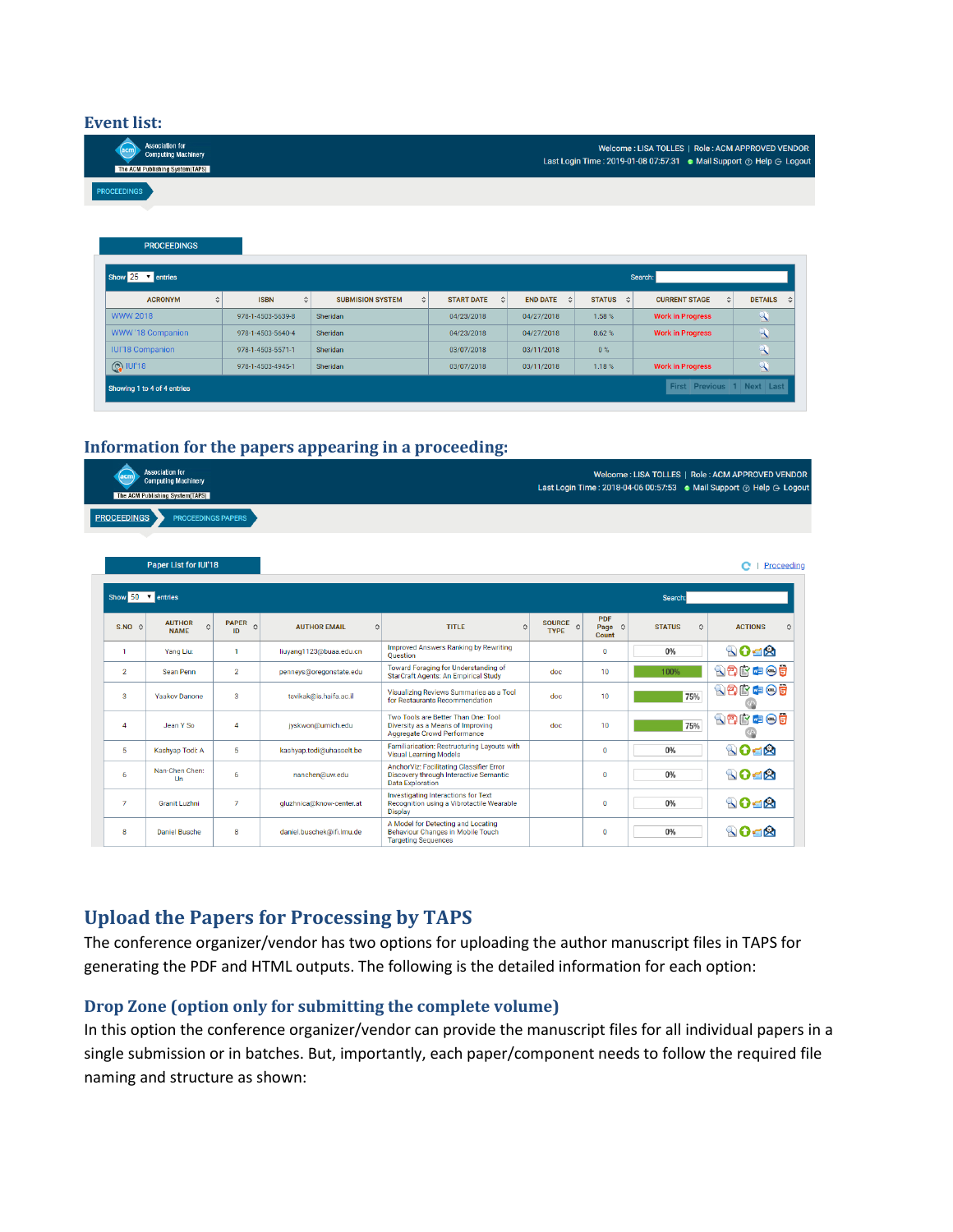

A ZIP file needs to be uploaded to the TAPS drop zone for further processing. The following are the FTP host and credentials to access the TAPS drop zone:

Host: camps.aptaracorp.com User ID: paperbucket Password: PAP@20!7

### **Interface (option for submitting individual papers)**

This option is for the upload of a single proceeding's paper via the TAPS interface. You can click on the  $\bullet$  icon and the system will ask for the respective file accordingly.

|                            | lacm                         | <b>Association for</b><br><b>Computing Machinery</b><br>The ACM Publishing System(TAPS) |                         |                                           |                                                   |                                    |                              |                                        |               |           | Welcome : LISA TOLLES   Role : ACM APPROVED VENDOR<br>Last Login Time : 2019-01-09 08:36:25 . Mail Support @ Help G Logout |  |
|----------------------------|------------------------------|-----------------------------------------------------------------------------------------|-------------------------|-------------------------------------------|---------------------------------------------------|------------------------------------|------------------------------|----------------------------------------|---------------|-----------|----------------------------------------------------------------------------------------------------------------------------|--|
|                            | <b>PROCEEDINGS</b>           | PROCEEDINGS PAPERS                                                                      |                         |                                           |                                                   |                                    |                              |                                        |               |           |                                                                                                                            |  |
| Paper List for IUI'18<br>Ņ |                              |                                                                                         |                         |                                           |                                                   |                                    |                              |                                        |               |           | Proceeding<br>e.                                                                                                           |  |
|                            | Show $50 - $ entries         |                                                                                         |                         |                                           |                                                   |                                    |                              |                                        |               | Search    |                                                                                                                            |  |
|                            | $S.NO \quad \textcircled{.}$ | <b>AUTHOR</b><br>$\hat{C}$<br><b>NAME</b>                                               | <b>PAPER</b><br>Ĉ<br>ID | <b>AUTHOR EMAIL</b><br>$\hat{\mathbf{v}}$ |                                                   | <b>TITLE</b><br>$\hat{\mathbf{v}}$ | <b>SOURCE</b><br><b>TYPE</b> | <b>PDF</b><br>Page $\diamond$<br>Count | <b>STATUS</b> | $\hat{C}$ | <b>ACTIONS</b><br>≎                                                                                                        |  |
|                            |                              | Yang Liu:                                                                               |                         | liuyang1123@buaa.edu.cn                   | Improved Answers Ranking by Rewriting<br>Question |                                    |                              | 0                                      | 0%            |           | <b>BOER</b>                                                                                                                |  |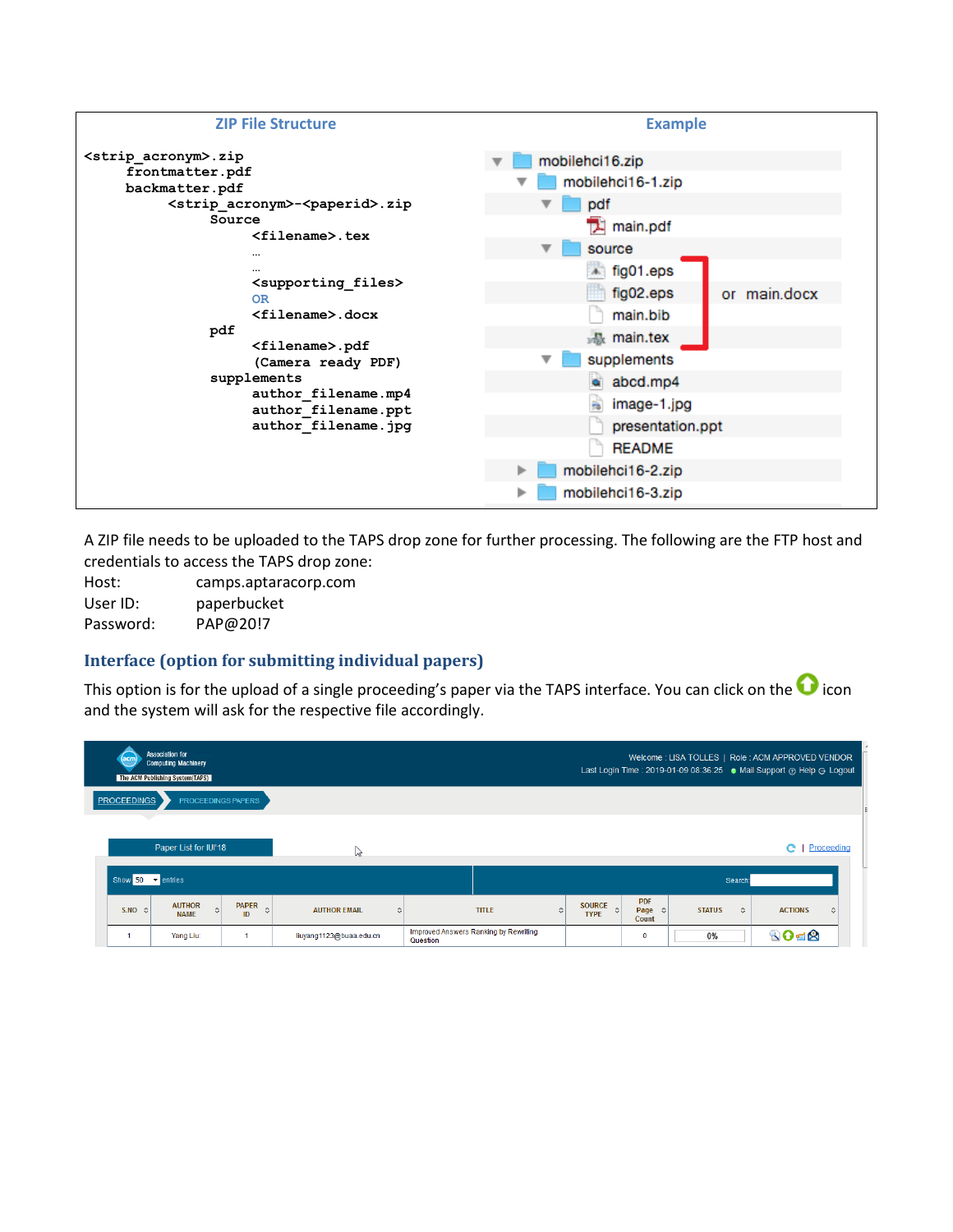| <b>ZIP File Structure</b>                          | <b>Example</b>            |  |  |  |  |
|----------------------------------------------------|---------------------------|--|--|--|--|
|                                                    | mobilehci16-1.zip         |  |  |  |  |
| <strip acronym="">-<paperid>.zip</paperid></strip> | pdf                       |  |  |  |  |
| Source                                             | main.pdf                  |  |  |  |  |
| <filename>.tex<br/></filename>                     | source<br>▼               |  |  |  |  |
| $\cdots$                                           | fig01.eps                 |  |  |  |  |
| <supporting files=""><br/><b>OR</b></supporting>   | fig02.eps<br>or main.docx |  |  |  |  |
| <filename>.docx</filename>                         | main.bib                  |  |  |  |  |
| pdf                                                | <b>品</b> main.tex         |  |  |  |  |
| <filename>.pdf<br/>(Camera ready PDF)</filename>   | supplements<br>▼          |  |  |  |  |
| supplements                                        | abcd.mp4                  |  |  |  |  |
| author filename.mp4<br>author filename.ppt         | image-1.jpg               |  |  |  |  |
| author filename.jpg                                | presentation.ppt          |  |  |  |  |
|                                                    | <b>README</b>             |  |  |  |  |

The following is the information for the file naming and structure of the ZIP file to be submitted.

The ZIP file name should be <Proceeding Acronym>-<Paper ID>.zip. The ZIP file can contain 3 folders: **PDF**: This folder contains the PDF output of your manuscript. It is not mandatory to provide this folder. **Source**: This folder contains the final source file (MS Word or LaTeX.) This folder must contain all necessary files/resources that are required to generate the final published formats. It is mandatory to provide this folder. **Supplements**: This folder contains the supplementary material that needs to be available at the time of online publication. The content of this folder will not appear in the published PDF or HTML versions of the article. It is not mandatory to provide this folder.

### **Troubleshooting Errors**

After receiving the manuscript ZIP files for the individual papers, TAPS will start processing them. If there are any

errors in the processing, TAPS will send an email and will generate the  $\triangle$  icon in "ACTIONS" column of the interface. This icon means that TAPS encountered an error when processing the manuscript file received for this paper. Click on this icon to get the log file for further information regarding the error. You can correct the

manuscript files accordingly and can re-submit the updated ZIP file through the icon or can use the helpdesk services to seek help resolving the issue. Once the user clicks on this icon, these options become available and one can choose between the two. Once the user chooses the option to re-upload the corrected file, the upload icon will again become available against the specific paper (as with the second paper in the below provided screen shot). The details about "Support" option are provided under head "Helpdesk Services in TAPS".

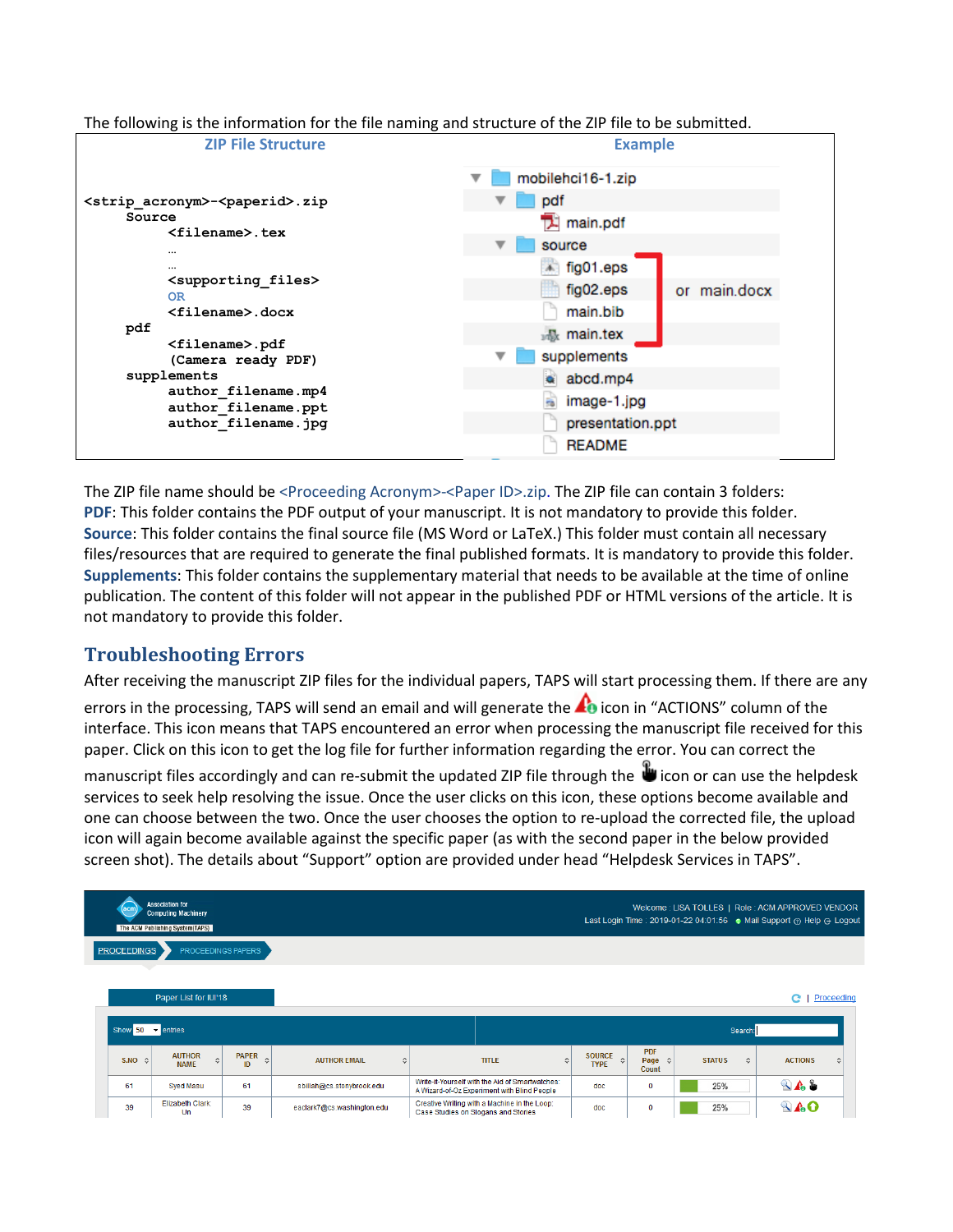| S. No | <b>Icons</b>      | <b>Meaning</b>                                    |
|-------|-------------------|---------------------------------------------------|
| 1.    |                   | <b>Details</b>                                    |
| 2.    |                   | Upload/Reupload/Resubmit                          |
| 3.    | 外                 | Work In Progress                                  |
| 4.    |                   | Invalid Input                                     |
| 5.    | ሴ                 | Errors/Warnings                                   |
| 6.    | $w \equiv$        | Final Layout Applied MS-Word<br><b>DOCX File</b>  |
| 7.    | 冎                 | <b>View PDF</b>                                   |
| 8.    |                   | <b>PDF</b> feedback                               |
| 9.    |                   | PDF feedback disabled                             |
| 10.   | $x$ <sub>MK</sub> | <b>XML In Progress</b>                            |
| 11.   | (xu)              | <b>XML Completed</b>                              |
| 12.   |                   | HTML5 In progress                                 |
| 13.   | 5                 | <b>View HTML5</b>                                 |
| 14.   | 体                 | <b>HTML5 Feedback</b>                             |
| 15.   |                   | <b>HTML5 Feedback disabled</b>                    |
| 16.   | £.                | Submitting for Helpdesk Support                   |
| 17.   | ß                 | Success log                                       |
| 18.   |                   | Sending paper upload link mail to<br>author       |
| 19.   |                   | Withdrawing paper processing<br>from author's end |
| 20.   |                   | Helpdesk query pending                            |

### **Indicator Icons on the paper's dashboard and their meanings:**

# **Checking the PDF and HTML proofs generated by TAPS**

The successful processing of manuscript files in TAPS will generate the PDF, XML, and HTML5 output files, and in the case of MS-Word source files it will also provide the final layout applied DOCX file. The screenshot below shows that paper IDs 1, 2, 4 and 5 are processed successfully. Paper IDs 2 and 4 have MS-Word source files.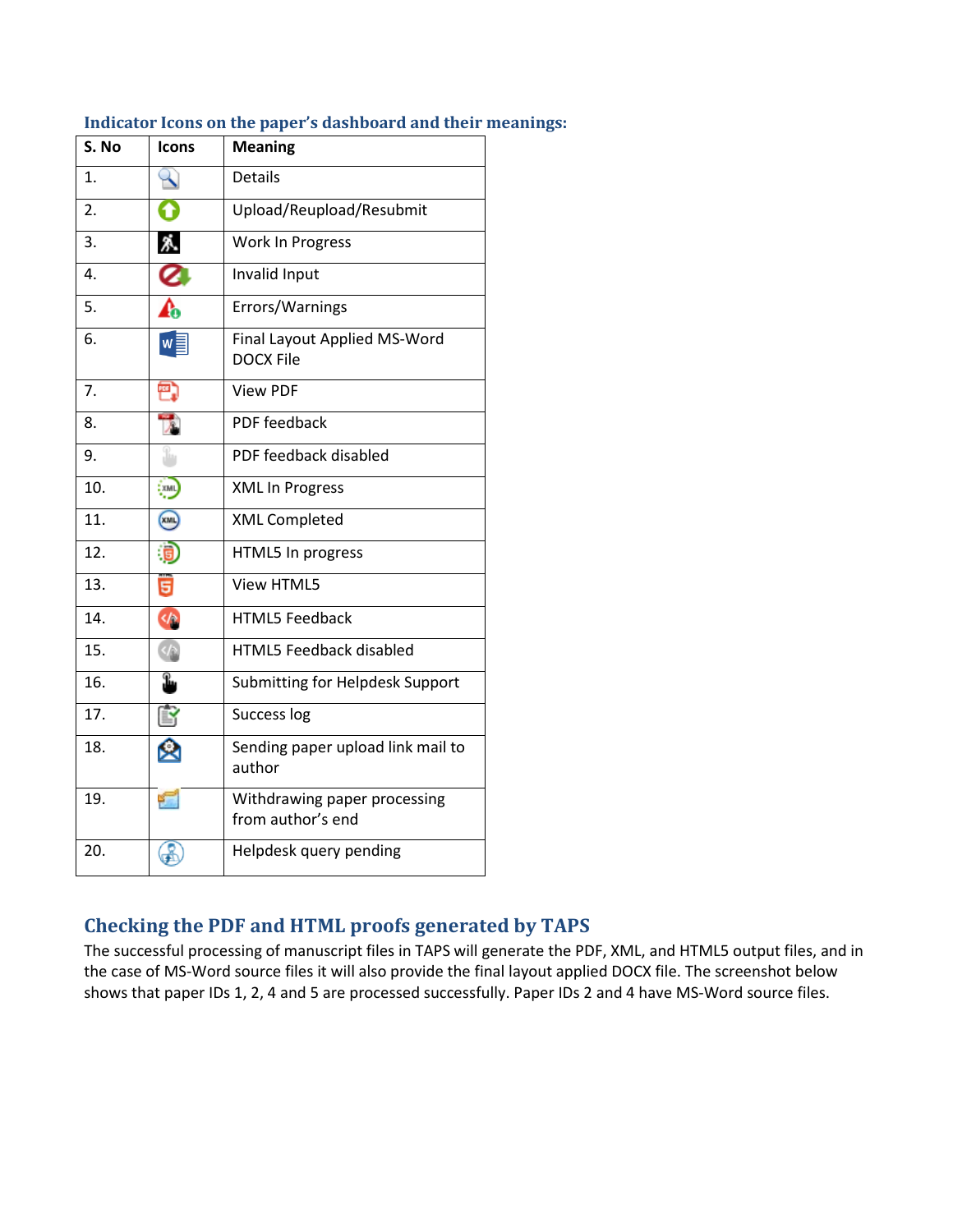|      | <b>Association for</b><br><b>Computing Machinery</b><br>The ACM Publishing System(TAPS) | Welcome: CRAIG RODKIN   Role: PORTAL ADMIN<br>Last Login Time : 2019-01-08 07:19:37 . Mail Support @ Help G Logout |
|------|-----------------------------------------------------------------------------------------|--------------------------------------------------------------------------------------------------------------------|
| HOME | <b>PROCEEDINGS</b><br>EVENT PROCEEDINGS LISTINGS<br><b>PROCEEDINGS PAPERS</b>           |                                                                                                                    |

| Paper List for TEST-3'18<br>Proceedin<br>e |                         |                              |                                  |                                                                                                             |                         |                                               |                                     |                                                                                                                             |
|--------------------------------------------|-------------------------|------------------------------|----------------------------------|-------------------------------------------------------------------------------------------------------------|-------------------------|-----------------------------------------------|-------------------------------------|-----------------------------------------------------------------------------------------------------------------------------|
| Show 50 T entries                          |                         |                              |                                  | Search:                                                                                                     |                         |                                               |                                     |                                                                                                                             |
| S.NO $\diamond$                            | AUTHOR C<br><b>NAME</b> | $PAPER \quad \Diamond$<br>ID | <b>AUTHOR EMAIL</b><br>$\hat{C}$ | <b>TITLE</b><br>$\hat{C}$                                                                                   | SOURCE O<br><b>TYPE</b> | <b>PDF</b><br>Page $\Leftrightarrow$<br>Count | <b>STATUS</b><br>$\hat{\mathbf{v}}$ | <b>ACTIONS</b><br>$\hat{\mathbf{v}}$                                                                                        |
|                                            | <b>Yang Liu</b>         | -1                           | taps@aptaracorp.com              | Improved Answers Ranking by Rewriting Question                                                              | LaTeX                   | 5                                             | 75%                                 | <b>BOU</b><br>€<br>$\mathbf{R}$                                                                                             |
| $\overline{2}$                             | Sean Penn               | $\overline{2}$               | taps@aptaracorp.com              | Toward Foraging for Understanding of StarCraft Agents: An<br><b>Empirical Study</b>                         | doc                     | 12                                            | 75%                                 | <b>EXAMPLE 1999</b><br>$\mathbf{F}$ .<br>$\mathbb{R}$<br>Ġ<br>$\left\langle \left\langle \cdot \right\rangle \right\rangle$ |
| 3                                          | Yaakov<br>Danone        | $\overline{\mathbf{3}}$      | taps@aptaracorp.com              | Visualizing Reviews Summaries as a Tool for Restaurants<br>Recommendation                                   | LaTeX                   | $\bf{0}$                                      | 25%                                 | $\mathbb{R}$ $\mathbb{A}$ is                                                                                                |
| $\boldsymbol{A}$                           | Jean Y So               | $\overline{4}$               | taps@aptaracorp.com              | Two Tools are Better Than One: Tool Diversity as a Means of<br><b>Improving Aggregate Crowd Performance</b> | doc                     | 12                                            | 75%                                 | 骨官中<br>$\mathbf{R}$<br>肎                                                                                                    |
| 5                                          | Kashyap<br>Todi         | 5                            | taps@aptaracorp.com              | Familiarisation: Restructuring Layouts with Visual Learning<br>Models                                       | LaTeX                   | 5                                             | 75%                                 | €<br><b>ROB</b><br>$\infty$                                                                                                 |

In the case of MS-Word format source files, all the submitted files are in single column format and TAPS automatically applies the two-column layout. TAPS receives the information from ACM's system regarding which composition layout needs to be followed for the papers in their respective proceedings [SIG-Conf, SIG-Plan, SIG-Chi, or SIG-Chi-a (Extended Abstracts)] and applies the required style internally.

In case of any layout-related problem for submitted MS-Word manuscripts, you can download the formatted

DOCX file by clicking on  $\frac{w}{2}$  icon and update it for the revisions needed. Prior to viewing your formatted Word file, you must install the fonts that are used for the print version a[t http://libertine-fonts.org/.](http://libertine-fonts.org/) Once installed, please then correct the formatted version, and resubmit your article via the papers' dashboard for reprocessing, review, and approval.

TAPS will wait 24 hours for your review of the generated output (PDF as well as HTML5). If the system does not receive a response within 24 hours, it will consider both the outputs as approved and will proceed to the next stage.

### **Helpdesk Services in TAPS**

Helpdesk service is available to assist you whenever any help is needed. There are two options for contacting the TAPS Helpdesk: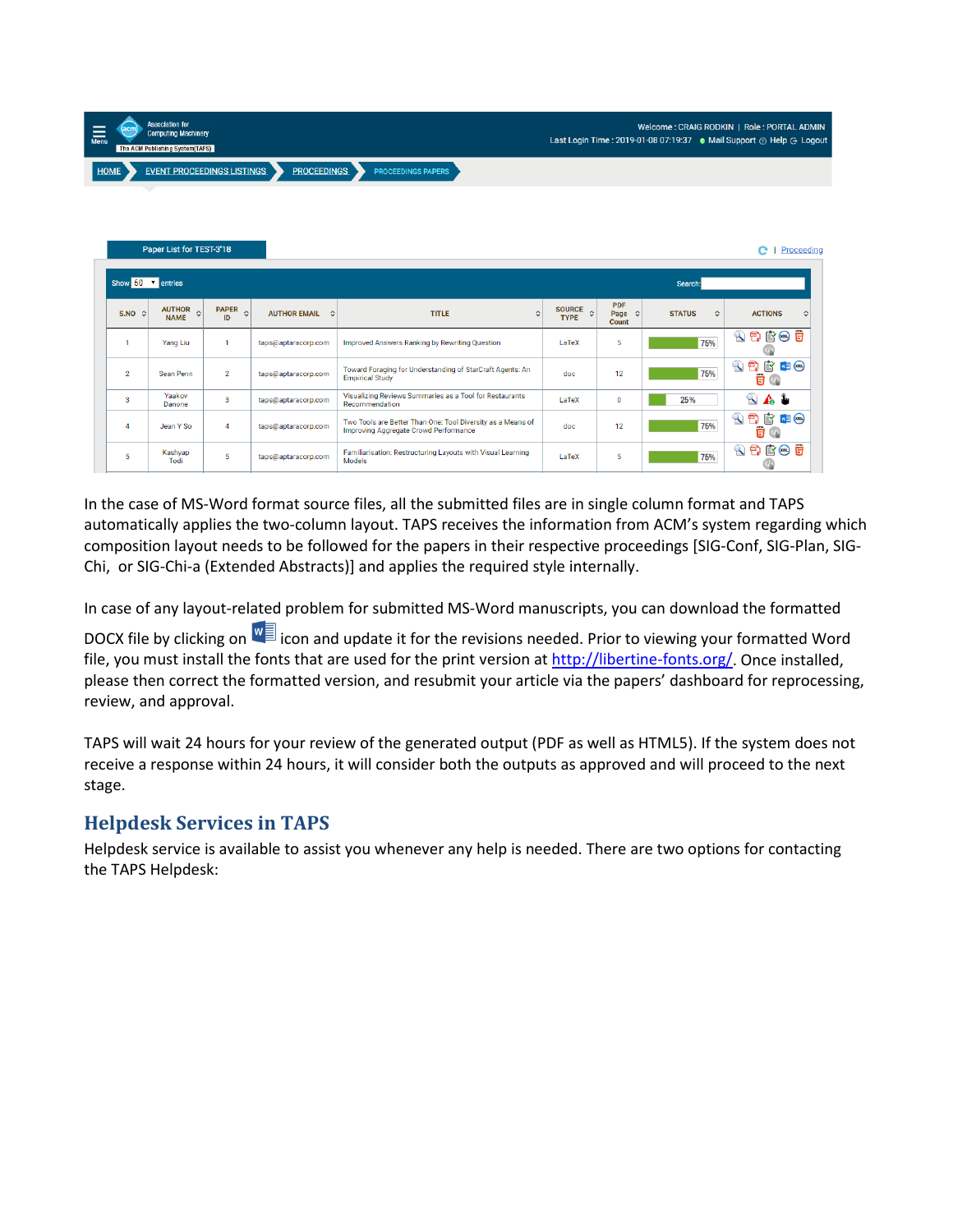|                                                                                                    | <b>Association for</b><br><b>Computing Machinery</b><br>The ACM Publishing System(TAPS) |                                          |                                           |                                                                                                                                                                                                             |                                    |                                          |               | Welcome: LISA TOLLES   Role: ACM APPROVED VENDOR<br>Last Login Time: 2019-01-07 09:25:58 · Mail Support > Help + Logout |
|----------------------------------------------------------------------------------------------------|-----------------------------------------------------------------------------------------|------------------------------------------|-------------------------------------------|-------------------------------------------------------------------------------------------------------------------------------------------------------------------------------------------------------------|------------------------------------|------------------------------------------|---------------|-------------------------------------------------------------------------------------------------------------------------|
| <b>PROCEEDINGS</b>                                                                                 |                                                                                         | <b>PROCEEDINGS PAPERS</b>                |                                           |                                                                                                                                                                                                             |                                    |                                          |               |                                                                                                                         |
| Show $50$ $\bullet$ entries                                                                        | Paper List for IUI'18                                                                   |                                          |                                           |                                                                                                                                                                                                             |                                    |                                          | Search: 39    | Proceeding<br>е<br>$\mathbf{x}$                                                                                         |
| $S.NO \quad \textcircled{c}$                                                                       | AUTHOR C<br><b>NAME</b>                                                                 | <b>PAPER</b><br>$\hat{\mathbf{C}}$<br>ID | $\hat{\mathbf{v}}$<br><b>AUTHOR EMAIL</b> | <b>TITLE</b><br>≎                                                                                                                                                                                           | SOURCE <sub>2</sub><br><b>TYPE</b> | <b>PDF</b><br>Page<br>$\hat{z}$<br>Count | <b>STATUS</b> | $\hat{v}$<br><b>ACTIONS</b><br>$\hat{c}$                                                                                |
| 39                                                                                                 | Elizabeth<br>Clark: Un                                                                  | 39                                       | eaclark7@cs.washington.edu                | Creative Writing with a Machine in the Loop: Case<br>Studies on Slogans and Stories                                                                                                                         | doc                                | $\bf{0}$                                 | 25%           | <b>RA</b>                                                                                                               |
| 85                                                                                                 | Brittany A.<br>Duncan                                                                   | 87                                       | bduncan@unl.edu                           | Effects of Speed, Cyclicity, and Dimensionality on<br>Distancing, Time, and Preference in Human-Aerial<br>Vehicle Interactions (for presentation only at<br>IUI'18: TIIS http://dx.doi.org/10.1145/2983927) |                                    | $\bf{0}$                                 | 0%            | $Q - R$                                                                                                                 |
| Showing 1 to 2 of 2 entries (filtered from 85 total entries)<br>First   Previous   1   Next   Last |                                                                                         |                                          |                                           |                                                                                                                                                                                                             |                                    |                                          |               |                                                                                                                         |

**(1)** In the top panel of paper dashboard there is a link to "Mail Support" (first RED arrow in screen shot above) which will direct you to a different dialog box where you can provide the details of your query. We recommend that you provide the details of the conference proceedings along with respective paper ID and a description of problem you encountered. Our helpdesk will help you accordingly.

**(2)** For any validation/compilation or any other paper processing related issues, TAPS provides the error information in a LOG file (please see the information regarding this under the section entitled "Troubleshooting

Errors" of this document. The  $\mathbf{\hat{u}}$  icon (second RED arrow in screen shot above) provides the option for "Resubmit" and "Support".

From these two options you will reach on the below dialog box where you can raise your query:

| acm      | Association for<br><b>Computing Machinery</b><br>Publishing Management System                          | Email<br><b>Support</b>                 |  |  |  |  |
|----------|--------------------------------------------------------------------------------------------------------|-----------------------------------------|--|--|--|--|
|          | Thank you for contacting us. In order to serve you<br>better please provide the following information: |                                         |  |  |  |  |
| Name:    | <vendor name=""></vendor>                                                                              |                                         |  |  |  |  |
| Email:   | <vendor email=""></vendor>                                                                             |                                         |  |  |  |  |
| Subject: |                                                                                                        |                                         |  |  |  |  |
| Queries: |                                                                                                        |                                         |  |  |  |  |
|          | <b>ADD REQUEST</b>                                                                                     | <b>CLOSE</b>                            |  |  |  |  |
|          |                                                                                                        | (We will get back to you within 24 HRS. |  |  |  |  |

### **Check the Status of a Proceeding's Paper Processing**

Organizers and vendors can check the status of a proceeding's paper processing assigned to them on their home screen under the column "STATUS" and can then manage the proceedings accordingly.